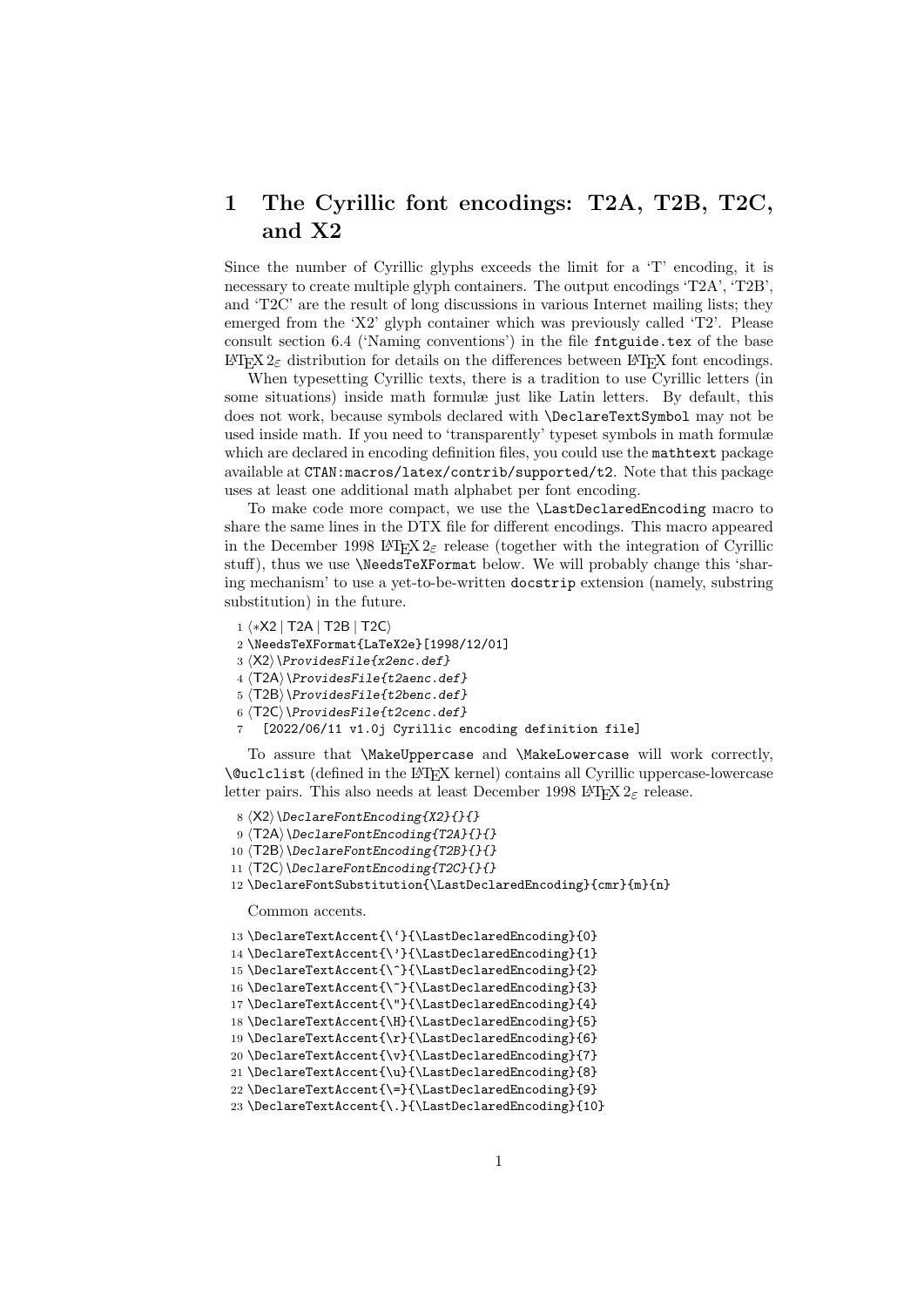```
24 % 11 cedilla
25 % 12 ogonek
26 % Cyrillic flex (inverted breve) accent:
27 \DeclareTextAccent{\f}{\LastDeclaredEncoding}{18}
28 % double grave ('Cyrillic umlaut') accent:
29 \DeclareTextAccent{\C}{\LastDeclaredEncoding}{19}
30 % Cyrillic breve accent:
31 \DeclareTextAccent{\U}{\LastDeclaredEncoding}{20}
```
In these definitions we no longer use the helper function \sh@ft from plain.tex since that now has two incompatible definitions.

```
32 \DeclareTextCommand{\b}{\LastDeclaredEncoding}[1]
33 {\hmode@bgroup\o@lign{\relax#1\crcr\hidewidth\ltx@sh@ft{-3ex}%
34 \vbox to.2ex{\hbox{\char9}\vss}\hidewidth}\egroup}
35 \DeclareTextCommand{\c}{\LastDeclaredEncoding}[1]
36 {\leavevmode\setbox\z@\hbox{#1}\ifdim\ht\z@=1ex\accent11 #1%
37 \else{\ooalign{\hidewidth\char11\hidewidth
38 \crcr\unhbox\z@}}\fi}
39 \DeclareTextCommand{\d}{\LastDeclaredEncoding}[1]
40 {\hmode@bgroup
41 \o@lign{\relax#1\crcr\hidewidth\ltx@sh@ft{-1ex}.\hidewidth}\egroup}
42 \DeclareTextCommand{\k}{\LastDeclaredEncoding}[1]
43 {\oalign{\null#1\crcr\hidewidth\char12}}
44 \DeclareTextCommand{\textperthousand}{\LastDeclaredEncoding}
45 {\%\char 24 }
46 \DeclareTextCommand{\textpertenthousand}{\LastDeclaredEncoding}
47 {\%\char 24\char 24 }
48 ⟨∗!X2 & AAhack⟩
49 \DeclareTextCompositeCommand{\r}{\LastDeclaredEncoding}{A}
50 {\leavevmode\setbox\z@\hbox{!}\dimen@\ht\z@\advance\dimen@-1ex%
51 \rlap{\raise.67\dimen@\hbox{\char6}}A}
52 ⟨/!X2 & AAhack⟩
  Common symbolic glyphs.
```
\DeclareTextSymbol{\textendash}{\LastDeclaredEncoding}{21}

Slot 22 is a 'cyrillic emdash'  $-$  \cyrdash which is longer than endash, but shorter than english emdash (but we define an alias too).

```
54 \DeclareTextSymbol{\cyrdash}{\LastDeclaredEncoding}{22}
55 \DeclareTextSymbol{\textemdash}{\LastDeclaredEncoding}{22}
56 \DeclareTextSymbol{\textcompwordmark}{\LastDeclaredEncoding}{23}
57 % 24 perthousandzero
58 \DeclareTextSymbol{\textvisiblespace}{\LastDeclaredEncoding}{32}
59 \DeclareTextSymbol{\textdollar}{\LastDeclaredEncoding}{36}
60 \DeclareTextSymbol{\textless}{\LastDeclaredEncoding}{60}
61 \DeclareTextSymbol{\textgreater}{\LastDeclaredEncoding}{62}
62 %\DeclareTextSymbol{\texthyphenchar}{\LastDeclaredEncoding}{127}
63 %\DeclareTextSymbol{\texthyphen}{\LastDeclaredEncoding}{45}
64 \DeclareTextSymbol{\textbackslash}{\LastDeclaredEncoding}{92}
65 \DeclareTextSymbol{\textasciicircum}{\LastDeclaredEncoding}{94}
66 \DeclareTextSymbol{\textunderscore}{\LastDeclaredEncoding}{95}
67 \DeclareTextSymbol{\textbraceleft}{\LastDeclaredEncoding}{123}
68 \DeclareTextSymbol{\textbar}{\LastDeclaredEncoding}{124}
69 \DeclareTextSymbol{\textbraceright}{\LastDeclaredEncoding}{125}
70 \DeclareTextSymbol{\textasciitilde}{\LastDeclaredEncoding}{126}
```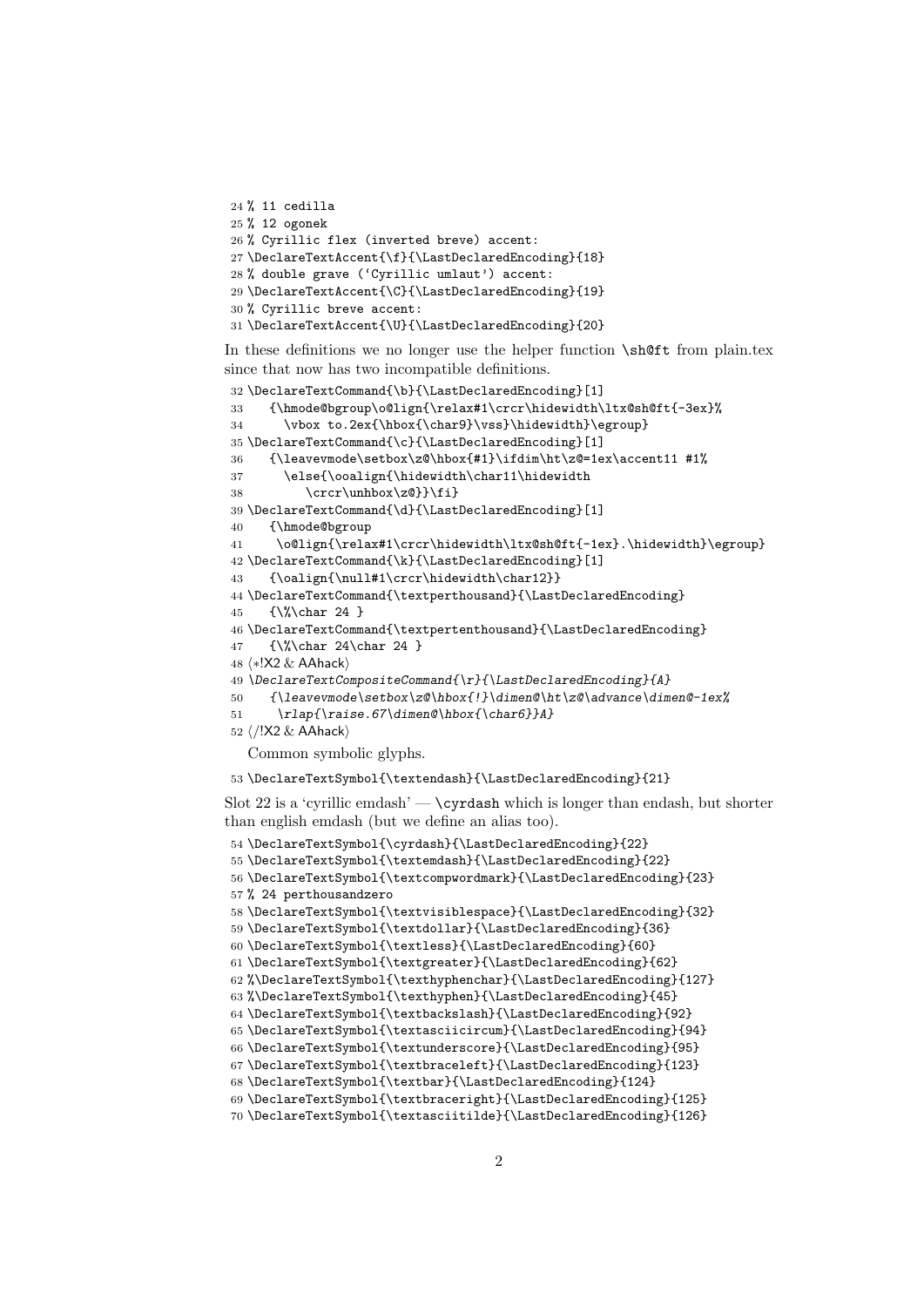```
71 \DeclareTextSymbol{\textnumero}{\LastDeclaredEncoding}{157}
72 \DeclareTextSymbol{\textcurrency}{\LastDeclaredEncoding}{158}
73 \DeclareTextSymbol{\textsection}{\LastDeclaredEncoding}{159}
74 %
75 \DeclareTextSymbol{\textquotedbl}{\LastDeclaredEncoding}{34}
76 \DeclareTextSymbol{\textquoteleft}{\LastDeclaredEncoding}{96}
77 \DeclareTextSymbol{\textquoteright}{\LastDeclaredEncoding}{39}
78 \DeclareTextSymbol{\textquotedblleft}{\LastDeclaredEncoding}{16}
79 \DeclareTextSymbol{\textquotedblright}{\LastDeclaredEncoding}{17}
80 \DeclareTextSymbol{\quotedblbase}{\LastDeclaredEncoding}{189}
81 \DeclareTextSymbol{\CYRpalochka}{\LastDeclaredEncoding}{13}
82 \DeclareTextSymbol{\cyrlangle}{\LastDeclaredEncoding}{14}
83 \DeclareTextSymbol{\cyrrangle}{\LastDeclaredEncoding}{15}
84 \DeclareTextSymbol{\guillemotleft}{\LastDeclaredEncoding}{190}
85 \DeclareTextSymbol{\guillemetleft}{\LastDeclaredEncoding}{190}
86 \DeclareTextSymbol{\guillemotright}{\LastDeclaredEncoding}{191}
87 \DeclareTextSymbol{\guillemetright}{\LastDeclaredEncoding}{191}
```
\i and \j are unused in Cyrillic languages, so are absent in X2. Slots 25, 26, 27 in the X2 encoding are 'cross grave', 'cross acute', and 'hcross' modifiers, respectively.

 ⟨!X2⟩\DeclareTextSymbol{\i}{\LastDeclaredEncoding}{25} ⟨!X2⟩\DeclareTextSymbol{\j}{\LastDeclaredEncoding}{26}

\DeclareTextComposite{\.}{\LastDeclaredEncoding}{i}{'\i}

Here are the letters common to all font encodings.

```
91 \DeclareTextSymbol{\CYRA}{\LastDeclaredEncoding}{192}
92 \DeclareTextSymbol{\cyra}{\LastDeclaredEncoding}{224}
93 \DeclareTextSymbol{\CYRB}{\LastDeclaredEncoding}{193}
94 \DeclareTextSymbol{\cyrb}{\LastDeclaredEncoding}{225}
95 \DeclareTextSymbol{\CYRV}{\LastDeclaredEncoding}{194}
96 \DeclareTextSymbol{\cyrv}{\LastDeclaredEncoding}{226}
97 \DeclareTextSymbol{\CYRG}{\LastDeclaredEncoding}{195}
98 \DeclareTextSymbol{\cyrg}{\LastDeclaredEncoding}{227}
99 \DeclareTextSymbol{\CYRD}{\LastDeclaredEncoding}{196}
100 \DeclareTextSymbol{\cyrd}{\LastDeclaredEncoding}{228}
101 \DeclareTextSymbol{\CYRE}{\LastDeclaredEncoding}{197}
102 \DeclareTextSymbol{\cyre}{\LastDeclaredEncoding}{229}
103 \DeclareTextSymbol{\CYRZH}{\LastDeclaredEncoding}{198}
104 \DeclareTextSymbol{\cyrzh}{\LastDeclaredEncoding}{230}
105 \DeclareTextSymbol{\CYRZ}{\LastDeclaredEncoding}{199}
106 \DeclareTextSymbol{\cyrz}{\LastDeclaredEncoding}{231}
107 \DeclareTextSymbol{\CYRI}{\LastDeclaredEncoding}{200}
108 \DeclareTextSymbol{\cyri}{\LastDeclaredEncoding}{232}
109 \DeclareTextSymbol{\CYRISHRT}{\LastDeclaredEncoding}{201}
110 \DeclareTextSymbol{\cyrishrt}{\LastDeclaredEncoding}{233}
111 \DeclareTextSymbol{\CYRK}{\LastDeclaredEncoding}{202}
112 \DeclareTextSymbol{\cyrk}{\LastDeclaredEncoding}{234}
113 \DeclareTextSymbol{\CYRL}{\LastDeclaredEncoding}{203}
114 \DeclareTextSymbol{\cyrl}{\LastDeclaredEncoding}{235}
115 \DeclareTextSymbol{\CYRM}{\LastDeclaredEncoding}{204}
116 \DeclareTextSymbol{\cyrm}{\LastDeclaredEncoding}{236}
117 \DeclareTextSymbol{\CYRN}{\LastDeclaredEncoding}{205}
118 \DeclareTextSymbol{\cyrn}{\LastDeclaredEncoding}{237}
```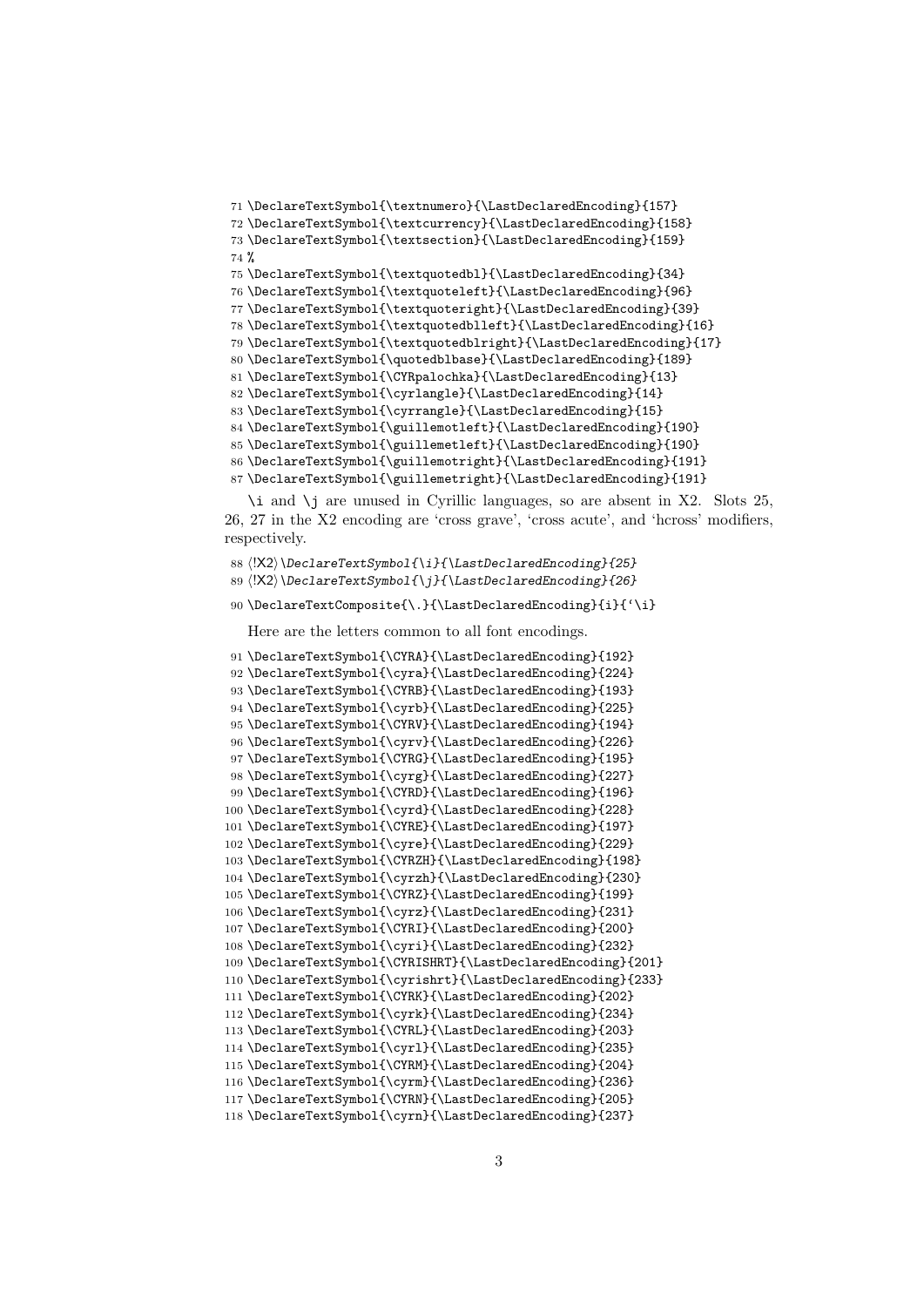```
119 \DeclareTextSymbol{\CYRO}{\LastDeclaredEncoding}{206}
120 \DeclareTextSymbol{\cyro}{\LastDeclaredEncoding}{238}
121 \DeclareTextSymbol{\CYRP}{\LastDeclaredEncoding}{207}
122 \DeclareTextSymbol{\cyrp}{\LastDeclaredEncoding}{239}
123 \DeclareTextSymbol{\CYRR}{\LastDeclaredEncoding}{208}
124 \DeclareTextSymbol{\cyrr}{\LastDeclaredEncoding}{240}
125 \DeclareTextSymbol{\CYRS}{\LastDeclaredEncoding}{209}
126 \DeclareTextSymbol{\cyrs}{\LastDeclaredEncoding}{241}
127 \DeclareTextSymbol{\CYRT}{\LastDeclaredEncoding}{210}
128 \DeclareTextSymbol{\cyrt}{\LastDeclaredEncoding}{242}
129 \DeclareTextSymbol{\CYRU}{\LastDeclaredEncoding}{211}
130 \DeclareTextSymbol{\cyru}{\LastDeclaredEncoding}{243}
131 \DeclareTextSymbol{\CYRF}{\LastDeclaredEncoding}{212}
132 \DeclareTextSymbol{\cyrf}{\LastDeclaredEncoding}{244}
133 \DeclareTextSymbol{\CYRH}{\LastDeclaredEncoding}{213}
134 \DeclareTextSymbol{\cyrh}{\LastDeclaredEncoding}{245}
135 \DeclareTextSymbol{\CYRC}{\LastDeclaredEncoding}{214}
136 \DeclareTextSymbol{\cyrc}{\LastDeclaredEncoding}{246}
137 \DeclareTextSymbol{\CYRCH}{\LastDeclaredEncoding}{215}
138 \DeclareTextSymbol{\cyrch}{\LastDeclaredEncoding}{247}
139 \DeclareTextSymbol{\CYRSH}{\LastDeclaredEncoding}{216}
140 \DeclareTextSymbol{\cyrsh}{\LastDeclaredEncoding}{248}
141 \DeclareTextSymbol{\CYRSHCH}{\LastDeclaredEncoding}{217}
142 \DeclareTextSymbol{\cyrshch}{\LastDeclaredEncoding}{249}
143 \DeclareTextSymbol{\CYRHRDSN}{\LastDeclaredEncoding}{218}
144 \DeclareTextSymbol{\cyrhrdsn}{\LastDeclaredEncoding}{250}
145 \DeclareTextSymbol{\CYRERY}{\LastDeclaredEncoding}{219}
146 \DeclareTextSymbol{\cyrery}{\LastDeclaredEncoding}{251}
147 \DeclareTextSymbol{\CYRSFTSN}{\LastDeclaredEncoding}{220}
148 \DeclareTextSymbol{\cyrsftsn}{\LastDeclaredEncoding}{252}
149 \DeclareTextSymbol{\CYREREV}{\LastDeclaredEncoding}{221}
150 \DeclareTextSymbol{\cyrerev}{\LastDeclaredEncoding}{253}
151 \DeclareTextSymbol{\CYRYU}{\LastDeclaredEncoding}{222}
152 \DeclareTextSymbol{\cyryu}{\LastDeclaredEncoding}{254}
153 \DeclareTextSymbol{\CYRYA}{\LastDeclaredEncoding}{223}
154 \DeclareTextSymbol{\cyrya}{\LastDeclaredEncoding}{255}
```
And now the remaining letters.

```
155 ⟨∗X2⟩
156 \DeclareTextSymbol{\CYRGUP}{X2}{128}
157 \DeclareTextSymbol{\cyrgup}{X2}{160}
158 \DeclareTextSymbol{\CYRGHCRS}{X2}{129}
159 \DeclareTextSymbol{\cyrghcrs}{X2}{161}
160 \DeclareTextSymbol{\CYRGDSC}{X2}{130}
161 \DeclareTextSymbol{\cyrgdsc}{X2}{162}
162 \DeclareTextSymbol{\CYRGHK}{X2}{131}
163 \DeclareTextSymbol{\cyrghk}{X2}{163}
164 \DeclareTextSymbol{\CYRSHHA}{X2}{132}
165 \DeclareTextSymbol{\cyrshha}{X2}{164}
166 \DeclareTextSymbol{\CYRZHDSC}{X2}{133}
167 \DeclareTextSymbol{\cyrzhdsc}{X2}{165}
168 \DeclareTextSymbol{\CYRZDSC}{X2}{134}
169 \DeclareTextSymbol{\cyrzdsc}{X2}{166}
170 \DeclareTextSymbol{\CYRABHDZE}{X2}{135}
```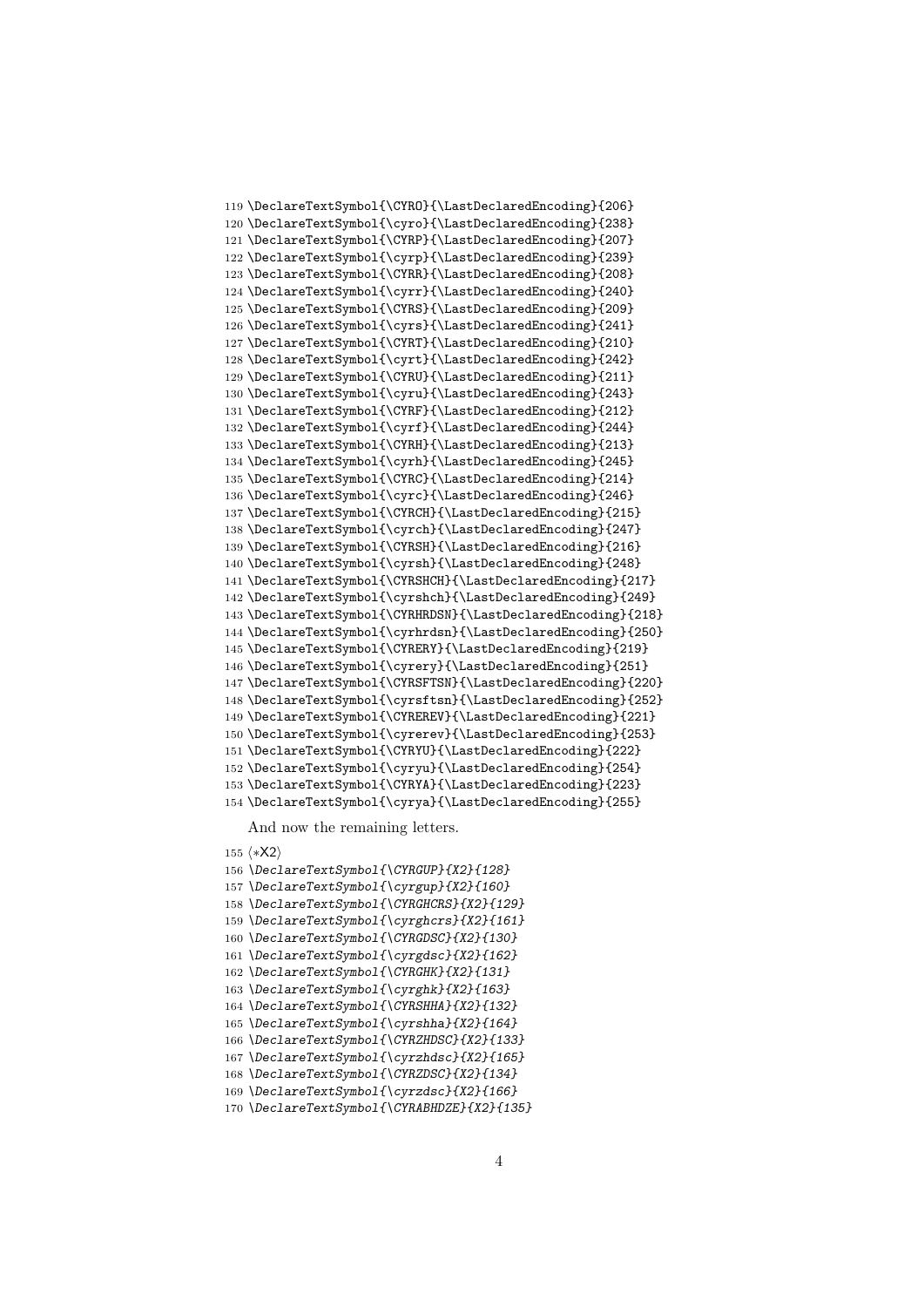```
171 \DeclareTextSymbol{\cyrabhdze}{X2}{167}
172 \DeclareTextSymbol{\CYRYI}{X2}{136}
173 \DeclareTextSymbol{\cyryi}{X2}{168}
174 \DeclareTextSymbol{\CYRKDSC}{X2}{137}
175 \DeclareTextSymbol{\cyrkdsc}{X2}{169}
176 \DeclareTextSymbol{\CYRKBEAK}{X2}{138}
177 \DeclareTextSymbol{\cyrkbeak}{X2}{170}
178 \DeclareTextSymbol{\CYRKHK}{X2}{139}
179 \DeclareTextSymbol{\cyrkhk}{X2}{171}
180 \DeclareTextSymbol{\CYRLHK}{X2}{140}
181 \DeclareTextSymbol{\cyrlhk}{X2}{172}
182 \DeclareTextSymbol{\CYRNDSC}{X2}{141}
183 \DeclareTextSymbol{\cyrndsc}{X2}{173}
184 \DeclareTextSymbol{\CYRNG}{X2}{142}
185 \DeclareTextSymbol{\cyrng}{X2}{174}
186 \DeclareTextSymbol{\CYRNHK}{X2}{143}
187 \DeclareTextSymbol{\cyrnhk}{X2}{175}
188 \DeclareTextSymbol{\CYROTLD}{X2}{144}
189 \DeclareTextSymbol{\cyrotld}{X2}{176}
190 \DeclareTextSymbol{\CYRSDSC}{X2}{145}
191 \DeclareTextSymbol{\cyrsdsc}{X2}{177}
192 \DeclareTextSymbol{\CYRUSHRT}{X2}{146}
193 \DeclareTextSymbol{\cyrushrt}{X2}{178}
194 \DeclareTextSymbol{\CYRY}{X2}{147}
195 \DeclareTextSymbol{\cyry}{X2}{179}
196 \DeclareTextSymbol{\CYRYHCRS}{X2}{148}
197 \DeclareTextSymbol{\cyryhcrs}{X2}{180}
198 \DeclareTextSymbol{\CYRHDSC}{X2}{149}
199 \DeclareTextSymbol{\cyrhdsc}{X2}{181}
200 \DeclareTextSymbol{\CYRHHK}{X2}{150}
201 \DeclareTextSymbol{\cyrhhk}{X2}{182}
202 \DeclareTextSymbol{\CYRCHLDSC}{X2}{151}
203 \DeclareTextSymbol{\cyrchldsc}{X2}{183}
204 \DeclareTextSymbol{\CYRCHRDSC}{X2}{152}
205 \DeclareTextSymbol{\cyrchrdsc}{X2}{184}
206 \DeclareTextSymbol{\CYRIE}{X2}{153}
207 \DeclareTextSymbol{\cyrie}{X2}{185}
208 \DeclareTextSymbol{\CYRSCHWA}{X2}{154}
209 \DeclareTextSymbol{\cyrschwa}{X2}{186}
210 \DeclareTextSymbol{\CYREPS}{X2}{155}
211 \DeclareTextSymbol{\cyreps}{X2}{187}
212 \; \langle \, \rangle213 %
214 ⟨∗T2A⟩
215 \DeclareTextSymbol{\CYRGUP}{T2A}{128}
216 \DeclareTextSymbol{\cyrgup}{T2A}{160}
217 \DeclareTextSymbol{\CYRGHCRS}{T2A}{129}
218 \DeclareTextSymbol{\cyrghcrs}{T2A}{161}
219 \DeclareTextSymbol{\CYRDJE}{T2A}{130}
220 \DeclareTextSymbol{\cyrdje}{T2A}{162}
221 \DeclareTextSymbol{\CYRTSHE}{T2A}{131}
222 \DeclareTextSymbol{\cyrtshe}{T2A}{163}
223 \DeclareTextSymbol{\CYRSHHA}{T2A}{132}
224 \DeclareTextSymbol{\cyrshha}{T2A}{164}
```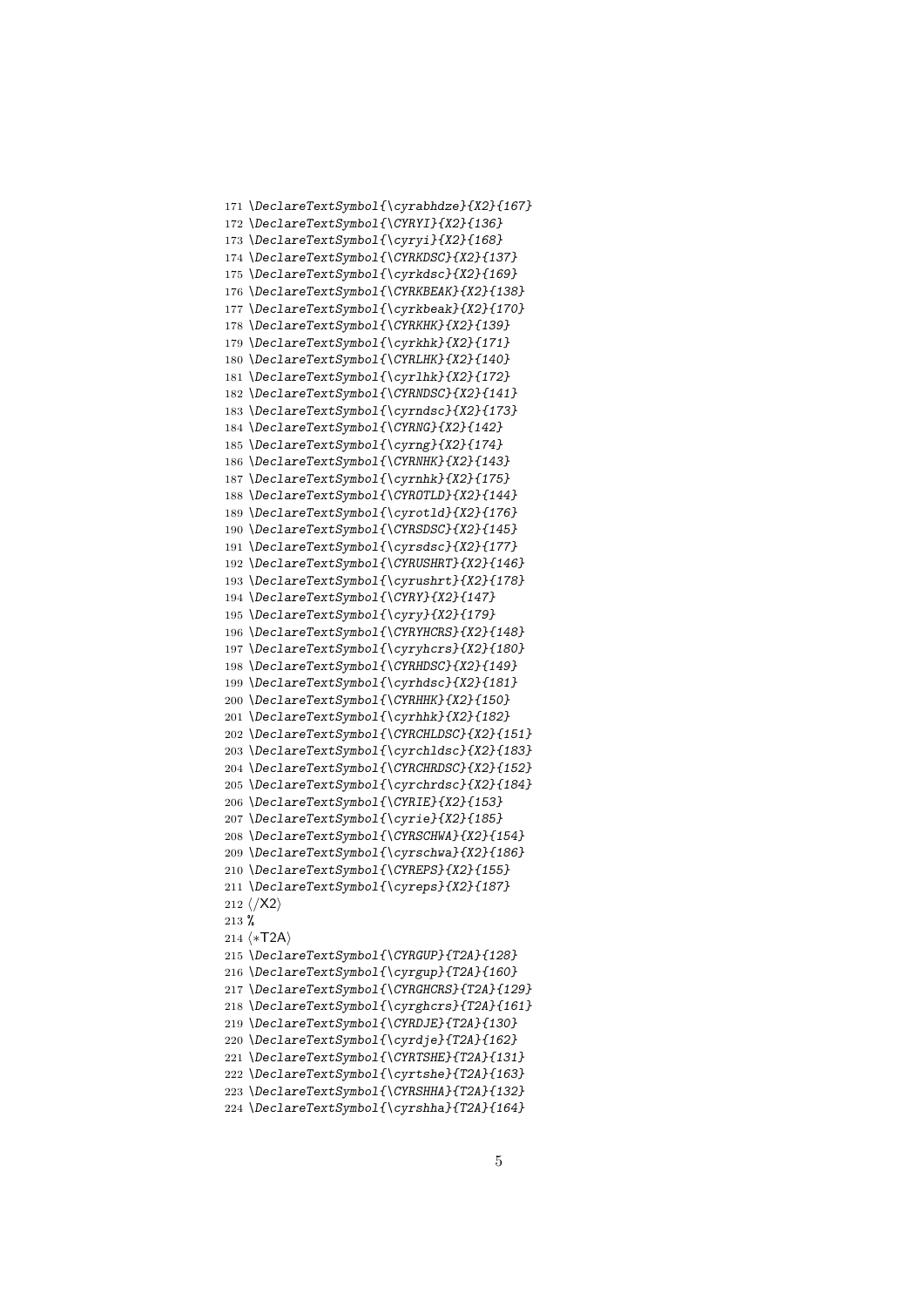```
225 \DeclareTextSymbol{\CYRZHDSC}{T2A}{133}
226 \DeclareTextSymbol{\cyrzhdsc}{T2A}{165}
227 \DeclareTextSymbol{\CYRZDSC}{T2A}{134}
228 \DeclareTextSymbol{\cyrzdsc}{T2A}{166}
229 \DeclareTextSymbol{\CYRLJE}{T2A}{135}
230 \DeclareTextSymbol{\cyrlje}{T2A}{167}
231 \DeclareTextSymbol{\CYRYI}{T2A}{136}
232 \DeclareTextSymbol{\cyryi}{T2A}{168}
233 \DeclareTextSymbol{\CYRKDSC}{T2A}{137}
234 \DeclareTextSymbol{\cyrkdsc}{T2A}{169}
235 \DeclareTextSymbol{\CYRKBEAK}{T2A}{138}
236 \DeclareTextSymbol{\cyrkbeak}{T2A}{170}
237 \DeclareTextSymbol{\CYRKVCRS}{T2A}{139}
238 \DeclareTextSymbol{\cyrkvcrs}{T2A}{171}
239 \DeclareTextSymbol{\CYRAE}{T2A}{140}
240 \DeclareTextSymbol{\cyrae}{T2A}{172}
241 \DeclareTextSymbol{\CYRNDSC}{T2A}{141}
242 \DeclareTextSymbol{\cyrndsc}{T2A}{173}
243 \DeclareTextSymbol{\CYRNG}{T2A}{142}
244 \DeclareTextSymbol{\cyrng}{T2A}{174}
245 \DeclareTextSymbol{\CYRDZE}{T2A}{143}
246 \DeclareTextSymbol{\cyrdze}{T2A}{175}
247 \DeclareTextSymbol{\CYROTLD}{T2A}{144}
248 \DeclareTextSymbol{\cyrotld}{T2A}{176}
249 \DeclareTextSymbol{\CYRSDSC}{T2A}{145}
250 \DeclareTextSymbol{\cyrsdsc}{T2A}{177}
251 \DeclareTextSymbol{\CYRUSHRT}{T2A}{146}
252 \DeclareTextSymbol{\cyrushrt}{T2A}{178}
253 \DeclareTextSymbol{\CYRY}{T2A}{147}
254 \DeclareTextSymbol{\cyry}{T2A}{179}
255 \DeclareTextSymbol{\CYRYHCRS}{T2A}{148}
256 \DeclareTextSymbol{\cyryhcrs}{T2A}{180}
257 \DeclareTextSymbol{\CYRHDSC}{T2A}{149}
258 \DeclareTextSymbol{\cyrhdsc}{T2A}{181}
259 \DeclareTextSymbol{\CYRDZHE}{T2A}{150}
260 \DeclareTextSymbol{\cyrdzhe}{T2A}{182}
261 \DeclareTextSymbol{\CYRCHVCRS}{T2A}{151}
262 \DeclareTextSymbol{\cyrchvcrs}{T2A}{183}
263 \DeclareTextSymbol{\CYRCHRDSC}{T2A}{152}
264 \DeclareTextSymbol{\cyrchrdsc}{T2A}{184}
265 \DeclareTextSymbol{\CYRIE}{T2A}{153}
266 \DeclareTextSymbol{\cyrie}{T2A}{185}
267 \DeclareTextSymbol{\CYRSCHWA}{T2A}{154}
268 \DeclareTextSymbol{\cyrschwa}{T2A}{186}
269 \DeclareTextSymbol{\CYRNJE}{T2A}{155}
270 \DeclareTextSymbol{\cyrnje}{T2A}{187}
271 \langle/T2A\rangle272 %
273 ⟨∗T2B⟩
274 \DeclareTextSymbol{\CYRGDSCHCRS}{T2B}{128}
275 \DeclareTextSymbol{\cyrgdschcrs}{T2B}{160}
276 \DeclareTextSymbol{\CYRGHCRS}{T2B}{129}
277 \DeclareTextSymbol{\cyrghcrs}{T2B}{161}
278 \DeclareTextSymbol{\CYRGDSC}{T2B}{130}
```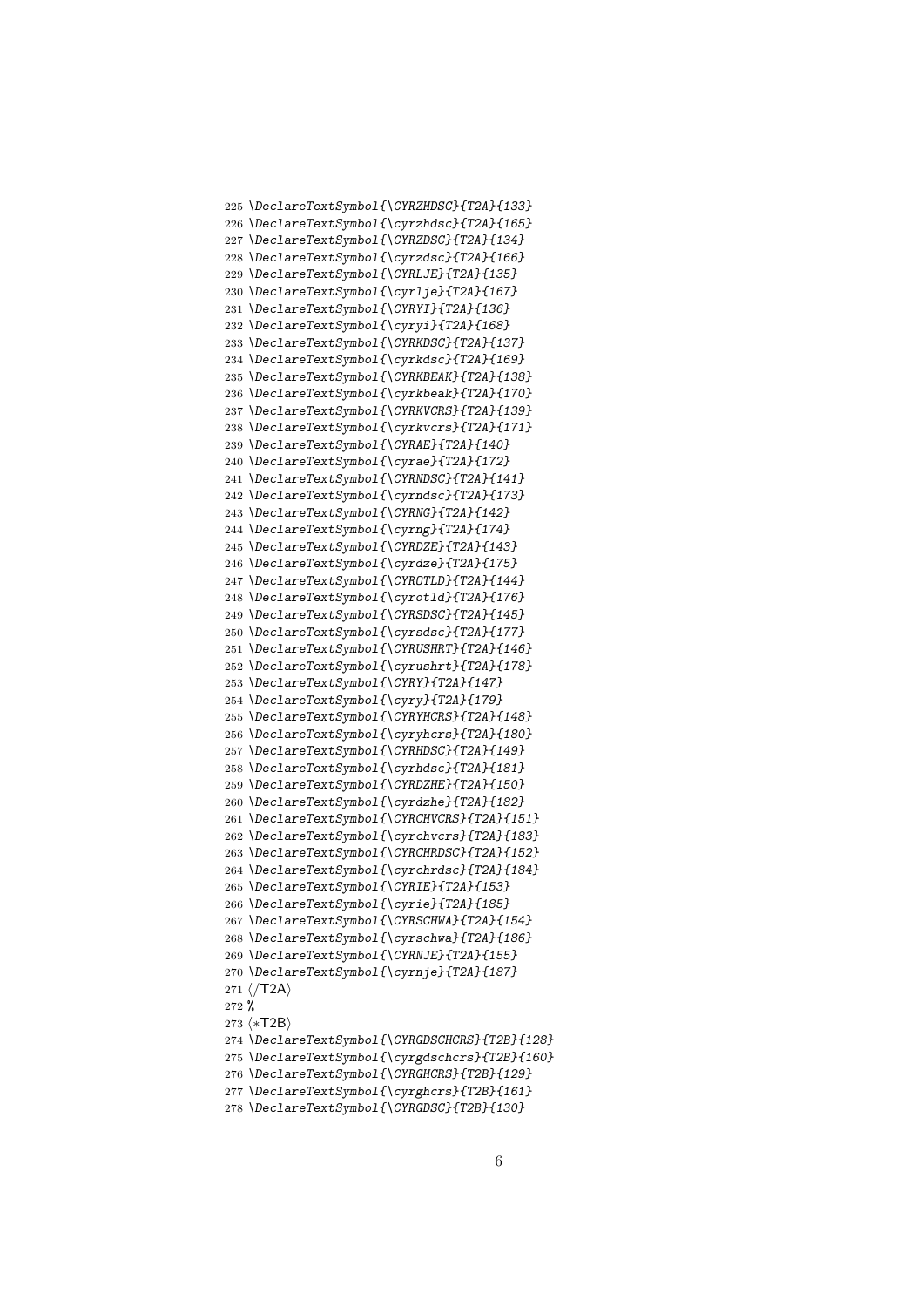```
279 \DeclareTextSymbol{\cyrgdsc}{T2B}{162}
280 \DeclareTextSymbol{\CYRGHK}{T2B}{131}
281 \DeclareTextSymbol{\cyrghk}{T2B}{163}
282 \DeclareTextSymbol{\CYRSHHA}{T2B}{132}
283 \DeclareTextSymbol{\cyrshha}{T2B}{164}
284 \DeclareTextSymbol{\CYRZHDSC}{T2B}{133}
285 \DeclareTextSymbol{\cyrzhdsc}{T2B}{165}
286 \DeclareTextSymbol{\CYRDELTA}{T2B}{134}
287 \DeclareTextSymbol{\cyrdelta}{T2B}{166}
288 \DeclareTextSymbol{\CYRABHDZE}{T2B}{135}
289 \DeclareTextSymbol{\cyrabhdze}{T2B}{167}
290 \DeclareTextSymbol{\CYRLJE}{T2B}{136}
291 \DeclareTextSymbol{\cyrlje}{T2B}{168}
292 \DeclareTextSymbol{\CYRKDSC}{T2B}{137}
293 \DeclareTextSymbol{\cyrkdsc}{T2B}{169}
294 \DeclareTextSymbol{\CYRLDSC}{T2B}{138}
295 \DeclareTextSymbol{\cyrldsc}{T2B}{170}
296 \DeclareTextSymbol{\CYRKHK}{T2B}{139}
297 \DeclareTextSymbol{\cyrkhk}{T2B}{171}
298 \DeclareTextSymbol{\CYRLHK}{T2B}{140}
299 \DeclareTextSymbol{\cyrlhk}{T2B}{172}
300 \DeclareTextSymbol{\CYRNDSC}{T2B}{141}
301 \DeclareTextSymbol{\cyrndsc}{T2B}{173}
302 \DeclareTextSymbol{\CYRNG}{T2B}{142}
303 \DeclareTextSymbol{\cyrng}{T2B}{174}
304 \DeclareTextSymbol{\CYRNHK}{T2B}{143}
305 \DeclareTextSymbol{\cyrnhk}{T2B}{175}
306 \DeclareTextSymbol{\CYROTLD}{T2B}{144}
307 \DeclareTextSymbol{\cyrotld}{T2B}{176}
308 \DeclareTextSymbol{\CYRSACRS}{T2B}{145}
309 \DeclareTextSymbol{\cyrsacrs}{T2B}{177}
310 \DeclareTextSymbol{\CYRUSHRT}{T2B}{146}
311 \DeclareTextSymbol{\cyrushrt}{T2B}{178}
312 \DeclareTextSymbol{\CYRY}{T2B}{147}
313 \DeclareTextSymbol{\cyry}{T2B}{179}
314 \DeclareTextSymbol{\CYRHHCRS}{T2B}{148}
315 \DeclareTextSymbol{\cyrhhcrs}{T2B}{180}
316 \DeclareTextSymbol{\CYRHDSC}{T2B}{149}
317 \DeclareTextSymbol{\cyrhdsc}{T2B}{181}
318 \DeclareTextSymbol{\CYRHHK}{T2B}{150}
319 \DeclareTextSymbol{\cyrhhk}{T2B}{182}
320 \DeclareTextSymbol{\CYRCHLDSC}{T2B}{151}
321 \DeclareTextSymbol{\cyrchldsc}{T2B}{183}
322 \DeclareTextSymbol{\CYRCHRDSC}{T2B}{152}
323 \DeclareTextSymbol{\cyrchrdsc}{T2B}{184}
324 \DeclareTextSymbol{\CYRNJE}{T2B}{153}
325 \DeclareTextSymbol{\cyrnje}{T2B}{185}
326 \DeclareTextSymbol{\CYRSCHWA}{T2B}{154}
327 \DeclareTextSymbol{\cyrschwa}{T2B}{186}
328 \DeclareTextSymbol{\CYREPS}{T2B}{155}
329 \DeclareTextSymbol{\cyreps}{T2B}{187}
330 ⟨/T2B⟩
331 %
332 ⟨∗T2C⟩
```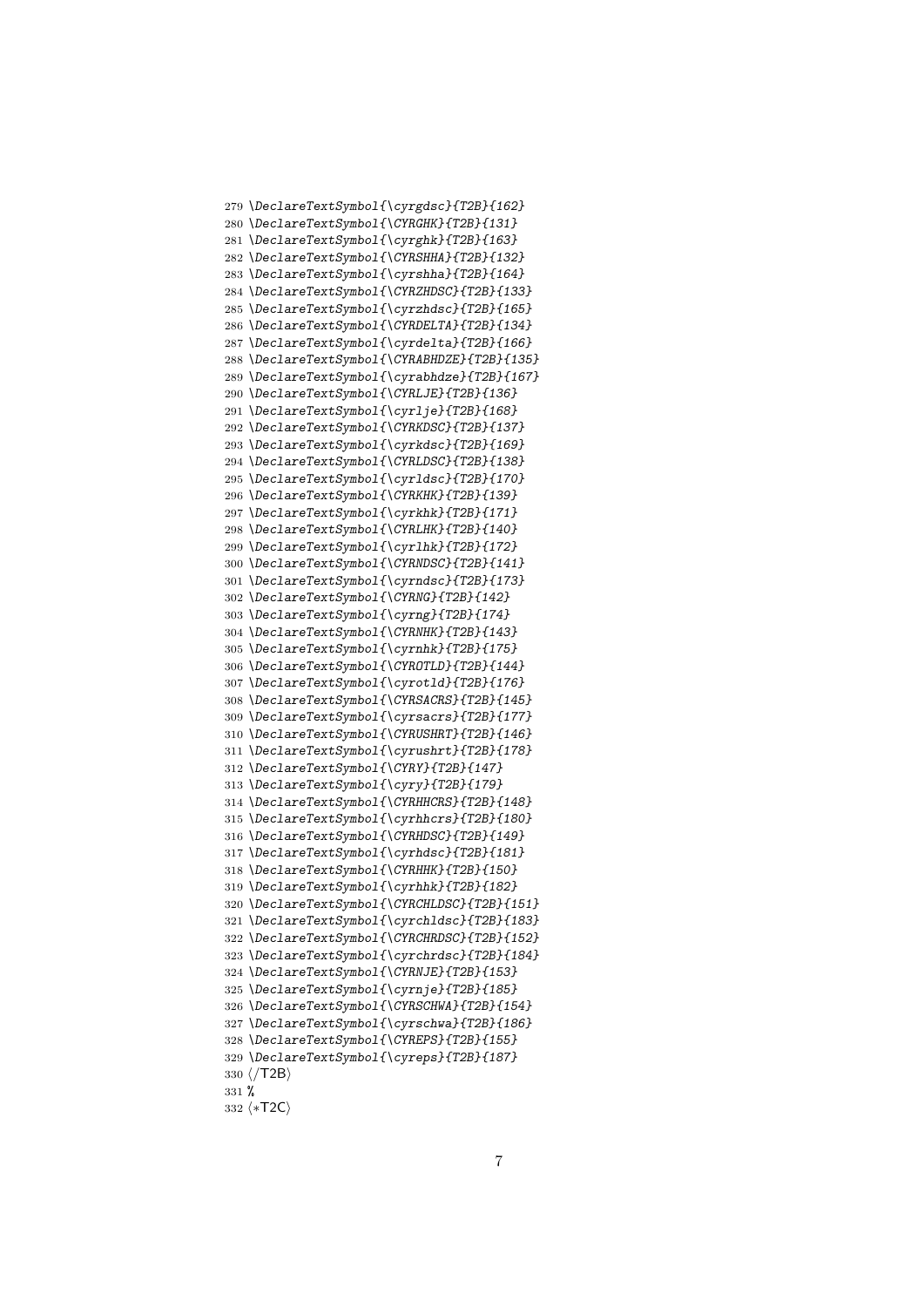\DeclareTextSymbol{\CYRPHK}{T2C}{128} \DeclareTextSymbol{\cyrphk}{T2C}{160} \DeclareTextSymbol{\CYRTETSE}{T2C}{129} \DeclareTextSymbol{\cyrtetse}{T2C}{161} \DeclareTextSymbol{\CYRTDSC}{T2C}{130} \DeclareTextSymbol{\cyrtdsc}{T2C}{162} \DeclareTextSymbol{\CYRGHK}{T2C}{131} \DeclareTextSymbol{\cyrghk}{T2C}{163} \DeclareTextSymbol{\CYRSHHA}{T2C}{132} \DeclareTextSymbol{\cyrshha}{T2C}{164} \DeclareTextSymbol{\CYRRDSC}{T2C}{133} \DeclareTextSymbol{\cyrrdsc}{T2C}{165} \DeclareTextSymbol{\CYRRTICK}{T2C}{134} \DeclareTextSymbol{\cyrrtick}{T2C}{166} \DeclareTextSymbol{\CYRABHDZE}{T2C}{135} \DeclareTextSymbol{\cyrabhdze}{T2C}{167} \DeclareTextSymbol{\CYRMDSC}{T2C}{136} \DeclareTextSymbol{\cyrmdsc}{T2C}{168} \DeclareTextSymbol{\CYRKDSC}{T2C}{137} \DeclareTextSymbol{\cyrkdsc}{T2C}{169} \DeclareTextSymbol{\CYRLDSC}{T2C}{138} \DeclareTextSymbol{\cyrldsc}{T2C}{170} \DeclareTextSymbol{\CYRKHCRS}{T2C}{139} \DeclareTextSymbol{\cyrkhcrs}{T2C}{171} \DeclareTextSymbol{\CYRLHK}{T2C}{140} \DeclareTextSymbol{\cyrlhk}{T2C}{172} \DeclareTextSymbol{\CYRNDSC}{T2C}{141} \DeclareTextSymbol{\cyrndsc}{T2C}{173} \DeclareTextSymbol{\CYRMHK}{T2C}{142} \DeclareTextSymbol{\cyrmhk}{T2C}{174} \DeclareTextSymbol{\CYRNHK}{T2C}{143} \DeclareTextSymbol{\cyrnhk}{T2C}{175} \DeclareTextSymbol{\CYROTLD}{T2C}{144} \DeclareTextSymbol{\cyrotld}{T2C}{176} \DeclareTextSymbol{\CYRABHCH}{T2C}{145} \DeclareTextSymbol{\cyrabhch}{T2C}{177} \DeclareTextSymbol{\CYRABHCHDSC}{T2C}{146} \DeclareTextSymbol{\cyrabhchdsc}{T2C}{178} \DeclareTextSymbol{\CYRSEMISFTSN}{T2C}{147} \DeclareTextSymbol{\cyrsemisftsn}{T2C}{179} \DeclareTextSymbol{\CYRISHRTDSC}{T2C}{148} \DeclareTextSymbol{\cyrishrtdsc}{T2C}{180} \DeclareTextSymbol{\CYRHDSC}{T2C}{149} \DeclareTextSymbol{\cyrhdsc}{T2C}{181} \DeclareTextSymbol{\CYRDZHE}{T2C}{150} \DeclareTextSymbol{\cyrdzhe}{T2C}{182} \DeclareTextSymbol{\CYRABHHA}{T2C}{151} \DeclareTextSymbol{\cyrabhha}{T2C}{183} \DeclareTextSymbol{\CYRCHRDSC}{T2C}{152} \DeclareTextSymbol{\cyrchrdsc}{T2C}{184} \DeclareTextSymbol{\CYRNLHK}{T2C}{153} \DeclareTextSymbol{\cyrnlhk}{T2C}{185} \DeclareTextSymbol{\CYRSCHWA}{T2C}{154} \DeclareTextSymbol{\cyrschwa}{T2C}{186}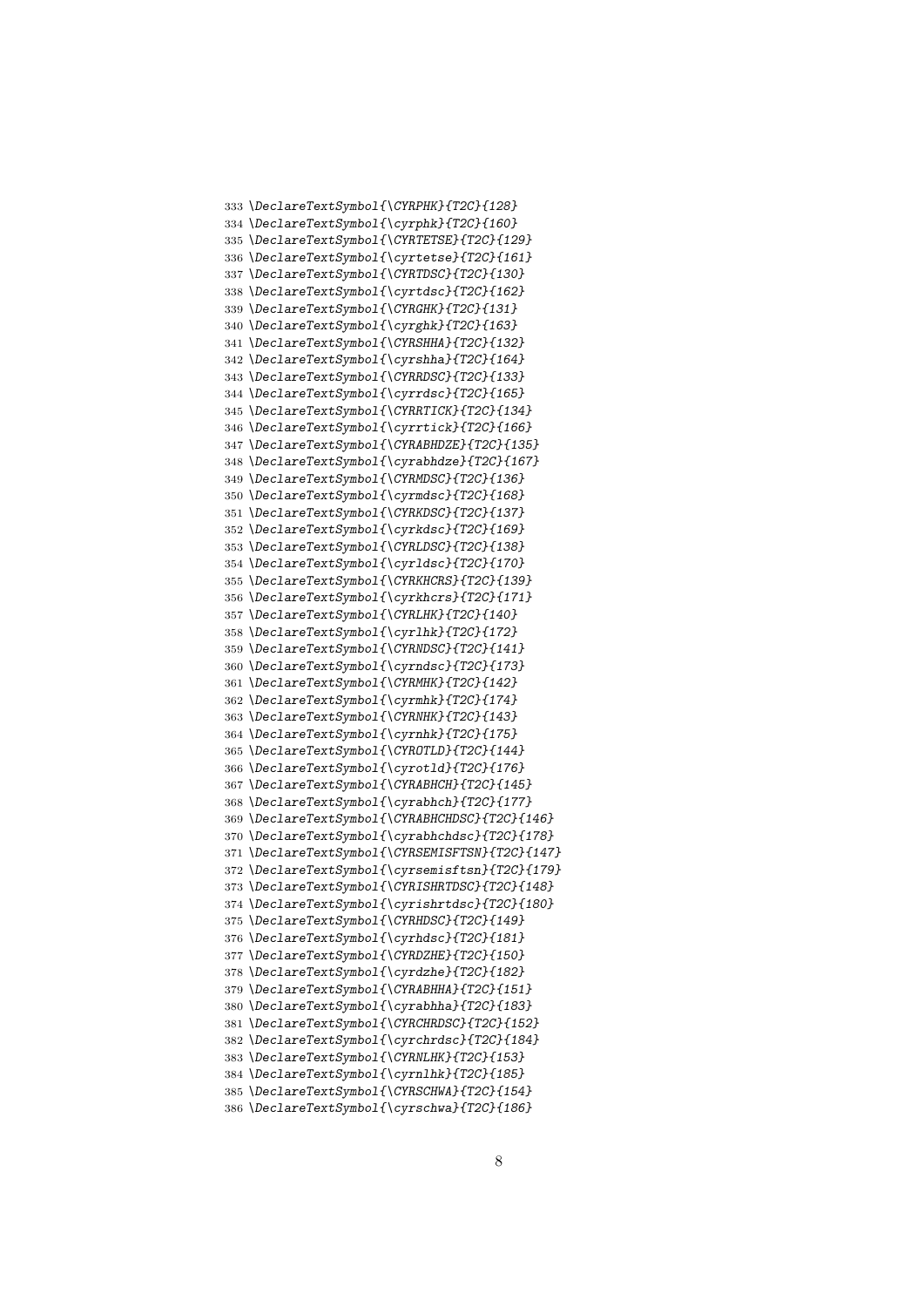```
387 \DeclareTextSymbol{\CYRRHK}{T2C}{155}
388 \DeclareTextSymbol{\cyrrhk}{T2C}{187}
389 ⟨/T2C⟩
390 %
391 \DeclareTextSymbol{\CYRYO}{\LastDeclaredEncoding}{156}
392 \DeclareTextSymbol{\cyryo}{\LastDeclaredEncoding}{188}
```
The final block of Cyrillic letters occupies the space covered with Latin letters in ASCII. These letters are only present in X2 encoding (which does not contain Latin letters at all). However, some Cyrillic glyphs here look exactly like some Latin analogues, and we declare them also for  $T2^*$  encodings, so that they are accessible from inputenc files. In T2\* encodings, these letters share the same slots with the corresponding Latin letters. The affected letters are: \CYRII, \CYRJE, \CYRQ, \CYRDZE, \CYRW (and lowercase forms).

```
393 ⟨∗X2⟩
394 \DeclareTextSymbol{\CYRAE}{X2}{65}
395 \DeclareTextSymbol{\cyrae}{X2}{97}
396 \DeclareTextSymbol{\CYRDJE}{X2}{66}
397 \DeclareTextSymbol{\cyrdje}{X2}{98}
398 \DeclareTextSymbol{\CYRTSHE}{X2}{67}
399 \DeclareTextSymbol{\cyrtshe}{X2}{99}
400 \DeclareTextSymbol{\CYRABHCH}{X2}{68}
401 \DeclareTextSymbol{\cyrabhch}{X2}{100}
402 \DeclareTextSymbol{\CYRABHCHDSC}{X2}{69}
403 \DeclareTextSymbol{\cyrabhchdsc}{X2}{101}
404 \DeclareTextSymbol{\CYRKVCRS}{X2}{70}
405 \DeclareTextSymbol{\cyrkvcrs}{X2}{102}
406 \DeclareTextSymbol{\CYRKHCRS}{X2}{71}
407 \DeclareTextSymbol{\cyrkhcrs}{X2}{103}
408 \DeclareTextSymbol{\CYRLDSC}{X2}{72}
409 \DeclareTextSymbol{\cyrldsc}{X2}{104}
410 \langle /X2\rangle411 \DeclareTextSymbol{\CYRII}{\LastDeclaredEncoding}{73}
412 \DeclareTextSymbol{\cyrii}{\LastDeclaredEncoding}{105}
413 \DeclareTextSymbol{\CYRJE}{\LastDeclaredEncoding}{74}
414 \DeclareTextSymbol{\cyrje}{\LastDeclaredEncoding}{106}
415 ⟨∗X2⟩
416 \DeclareTextSymbol{\CYRLJE}{X2}{75}
417 \DeclareTextSymbol{\cyrlje}{X2}{107}
418 \DeclareTextSymbol{\CYRMDSC}{X2}{76}
419 \DeclareTextSymbol{\cyrmdsc}{X2}{108}
420 \DeclareTextSymbol{\CYRNJE}{X2}{77}
421 \DeclareTextSymbol{\cyrnje}{X2}{109}
422 \DeclareTextSymbol{\CYRABHHA}{X2}{78}
423 \DeclareTextSymbol{\cyrabhha}{X2}{110}
424 \DeclareTextSymbol{\CYRPHK}{X2}{79}
425 \DeclareTextSymbol{\cyrphk}{X2}{111}
426 \DeclareTextSymbol{\CYRRDSC}{X2}{80}
427 \DeclareTextSymbol{\cyrrdsc}{X2}{112}
428 ⟨/X2⟩
429 \DeclareTextSymbol{\CYRQ}{\LastDeclaredEncoding}{81}
430 \DeclareTextSymbol{\cyrq}{\LastDeclaredEncoding}{113}
431 ⟨∗X2⟩
432 \DeclareTextSymbol{\CYRTDSC}{X2}{82}
```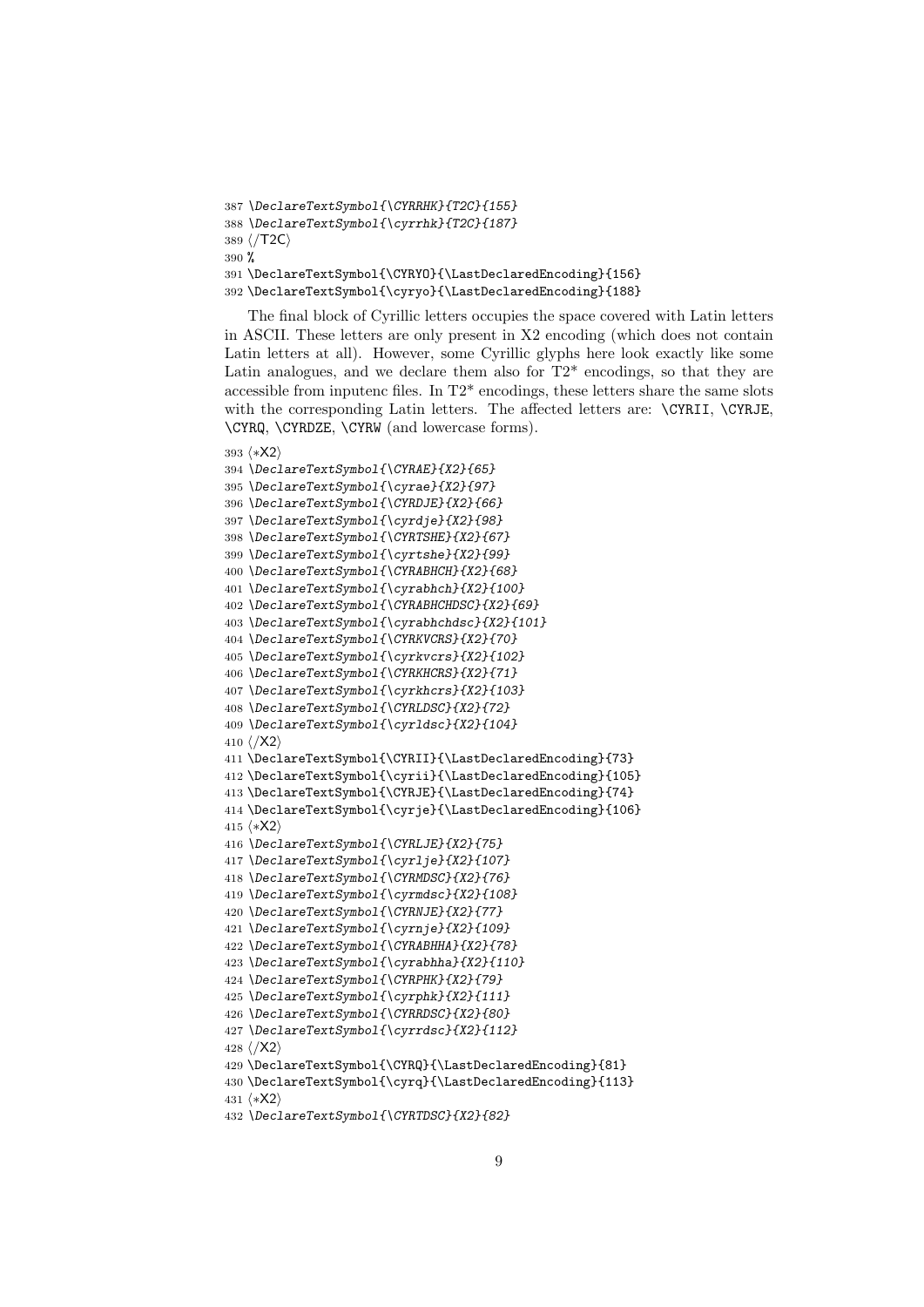```
433 \DeclareTextSymbol{\cyrtdsc}{X2}{114}
434 ⟨/X2⟩
435 ⟨!T2A⟩\DeclareTextSymbol{\CYRDZE}{\LastDeclaredEncoding}{83}
436 \langle \T2A \DeclareTextSymbol{\cyrdze}{\LastDeclaredEncoding}{115}
437 ⟨∗X2⟩
438 \DeclareTextSymbol{\CYRTETSE}{X2}{84}
439 \DeclareTextSymbol{\cyrtetse}{X2}{116}
440 \DeclareTextSymbol{\CYRDZHE}{X2}{85}
441 \DeclareTextSymbol{\cyrdzhe}{X2}{117}
442 \DeclareTextSymbol{\CYRCHVCRS}{X2}{86}
443 \DeclareTextSymbol{\cyrchvcrs}{X2}{118}
444 ⟨/X2⟩
445 \DeclareTextSymbol{\CYRW}{\LastDeclaredEncoding}{87}
446 \DeclareTextSymbol{\cyrw}{\LastDeclaredEncoding}{119}
447 ⟨∗X2⟩
448 \DeclareTextSymbol{\CYRYAT}{X2}{88}
449 \DeclareTextSymbol{\cyryat}{X2}{120}
450 \DeclareTextSymbol{\CYRBYUS}{X2}{89}
451 \DeclareTextSymbol{\cyrbyus}{X2}{121}
452 \DeclareTextSymbol{\CYRIZH}{X2}{90}
453 \DeclareTextSymbol{\cyrizh}{X2}{122}
454 ⟨/X2⟩
455 ⟨∗X2⟩
456 \DeclareTextSymbol{\CYRDELTA}{X2}{28}
457 \DeclareTextSymbol{\cyrdelta}{X2}{29}
458 \DeclareTextSymbol{\CYRNLHK}{X2}{30}
459 \DeclareTextSymbol{\cyrnlhk}{X2}{31}
460 ⟨/X2⟩
461 ⟨/X2 | T2A | T2B | T2C⟩
```
Text composites. The following declarations will not work for 8-bit chars generated via inputenc unless a dblaccnt package is used.

```
462 \DeclareTextComposite{\"}{\LastDeclaredEncoding}{\CYRE}{156}
463 \DeclareTextComposite{\"}{\LastDeclaredEncoding}{\cyre}{188}
464 \DeclareTextComposite{\U}{\LastDeclaredEncoding}{\CYRI}{201}
465 \DeclareTextComposite{\U}{\LastDeclaredEncoding}{\cyri}{233}
466 ⟨∗X2 | T2A⟩
467 \DeclareTextComposite{\"}{\LastDeclaredEncoding}{\CYRII}{136}
468 \DeclareTextComposite{\"}{\LastDeclaredEncoding}{\cyrii}{168}
469 \DeclareTextComposite{\c}{\LastDeclaredEncoding}{\CYRZ}{134}
470 \DeclareTextComposite{\c}{\LastDeclaredEncoding}{\cyrz}{166}
471 \DeclareTextComposite{\k}{\LastDeclaredEncoding}{\CYRS}{145}
472 \DeclareTextComposite{\k}{\LastDeclaredEncoding}{\cyrs}{177}
473 ⟨/X2 | T2A⟩
474 ⟨∗X2 | T2A | T2B⟩
475 \DeclareTextComposite{\U}{\LastDeclaredEncoding}{\CYRU}{146}
476 \DeclareTextComposite{\U}{\LastDeclaredEncoding}{\cyru}{178}
477 ⟨/X2 | T2A | T2B⟩
478 ⟨∗X2⟩
479 \DeclareTextComposite{\k}{X2}{\CYRABHCH}{69}
480 \DeclareTextComposite{\k}{X2}{\cyrabhch}{101}
481 ⟨/X2⟩
482 ⟨∗T2C⟩
483 \DeclareTextComposite{\k}{T2C}{\CYRABHCH}{146}
```